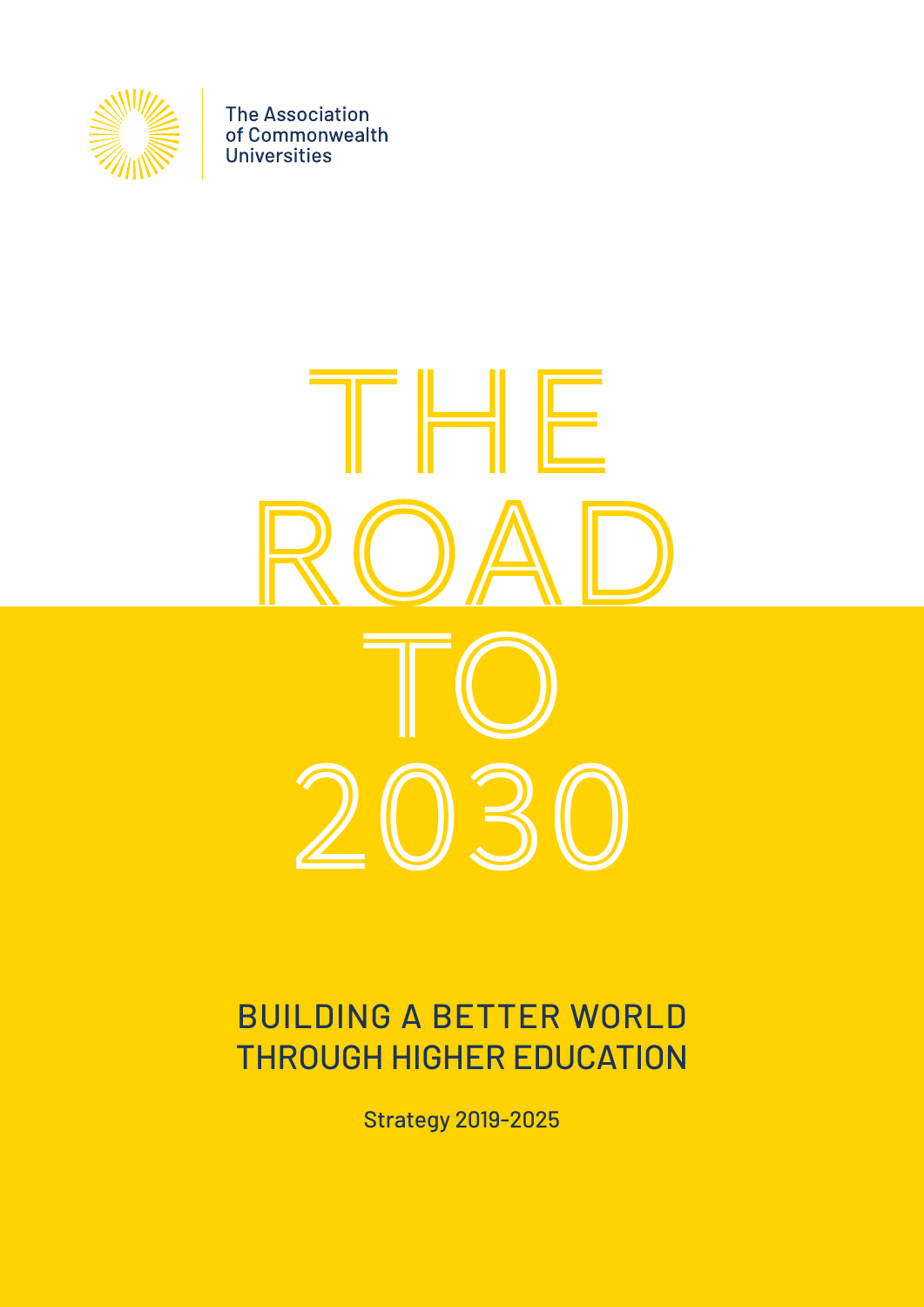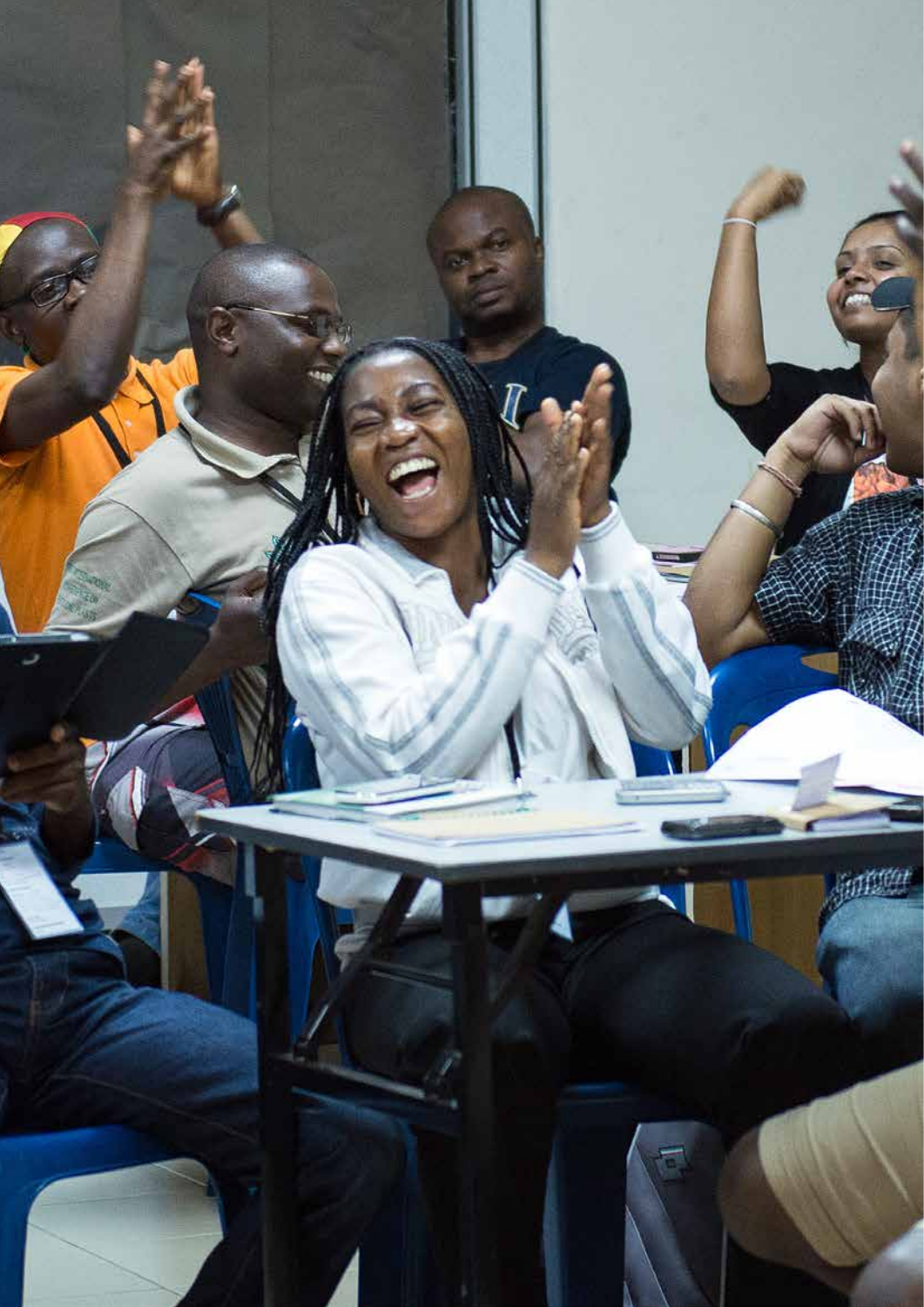# **CONTENTS**

| 4  | A message from<br>our Patron                    |
|----|-------------------------------------------------|
| 05 | Foreword                                        |
| 06 | Our context: why higher<br>education matters    |
| 08 | The Association of<br>Commonwealth Universities |
| 10 | Our mission and vision                          |
| 11 | Our values                                      |
|    | Our strategic<br>priorities                     |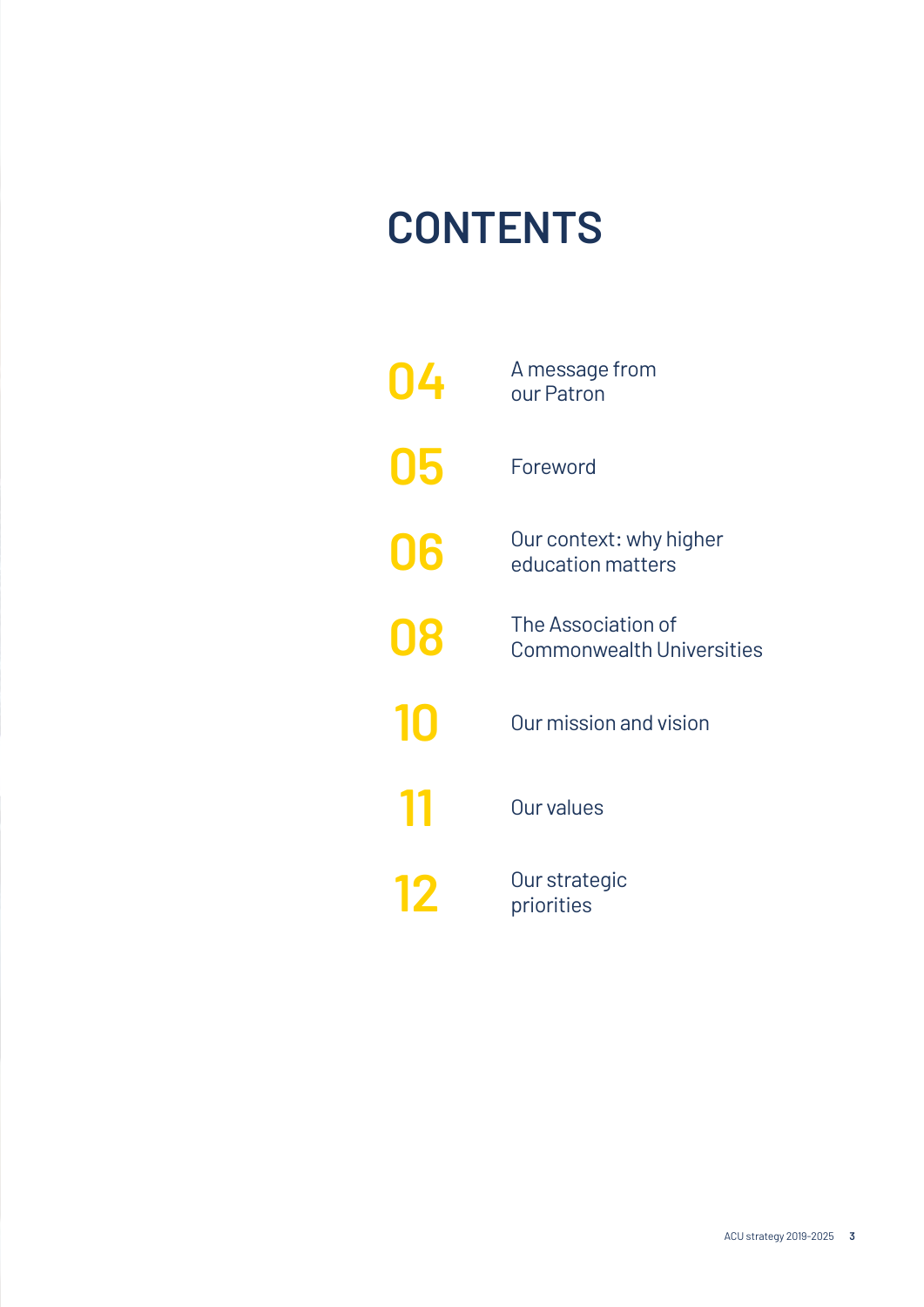# **A MESSAGE FROM OUR PATRON**



As Patron of the Association of Commonwealth Universities (ACU), it brings me incredible pride to support a network of universities each aligned with the shared goal of enabling students worldwide to maximise their potential through access to higher education.

The experience of attending university allows students to graduate into the world with the social skills and intellectual prowess that will set them up for greater success; that happens not simply on a micro level in their own lives, but on a macro level. The choices they make and challenges they endeavour to overcome create deep and meaningful global impact.

It is important to note that for many young people around the 53 countries of the Commonwealth, the opportunity to achieve their full potential through education can simply feel out of reach. Whether it is cost prohibitive or that the cultural stigma in their specific community restricts their ability to attend by virtue of their gender, race, or creed – the ACU seeks to break through these boundaries and enable all curious minds the opportunity to whet their appetites for the experiential value of higher learning.

In many territories throughout the world, a university education is the key to ending poverty by empowering students to generate incomes for their families and wider communities, as well as securing their own futures.

It is only right then that the ACU plays a critical role in making this happen; this esteemed network supports universities and students to open doors that have otherwise been closed, and in doing so to open minds as well.

I am inspired by the students of today, by their vision and ambition for positive change, and by their understanding of the powerful role higher education can play to create a brighter future. The Commonwealth's young people are an incredible asset, and it is vital that we invest in them.

**HRH The Duchess of Sussex** Patron of the Association of Commonwealth Universities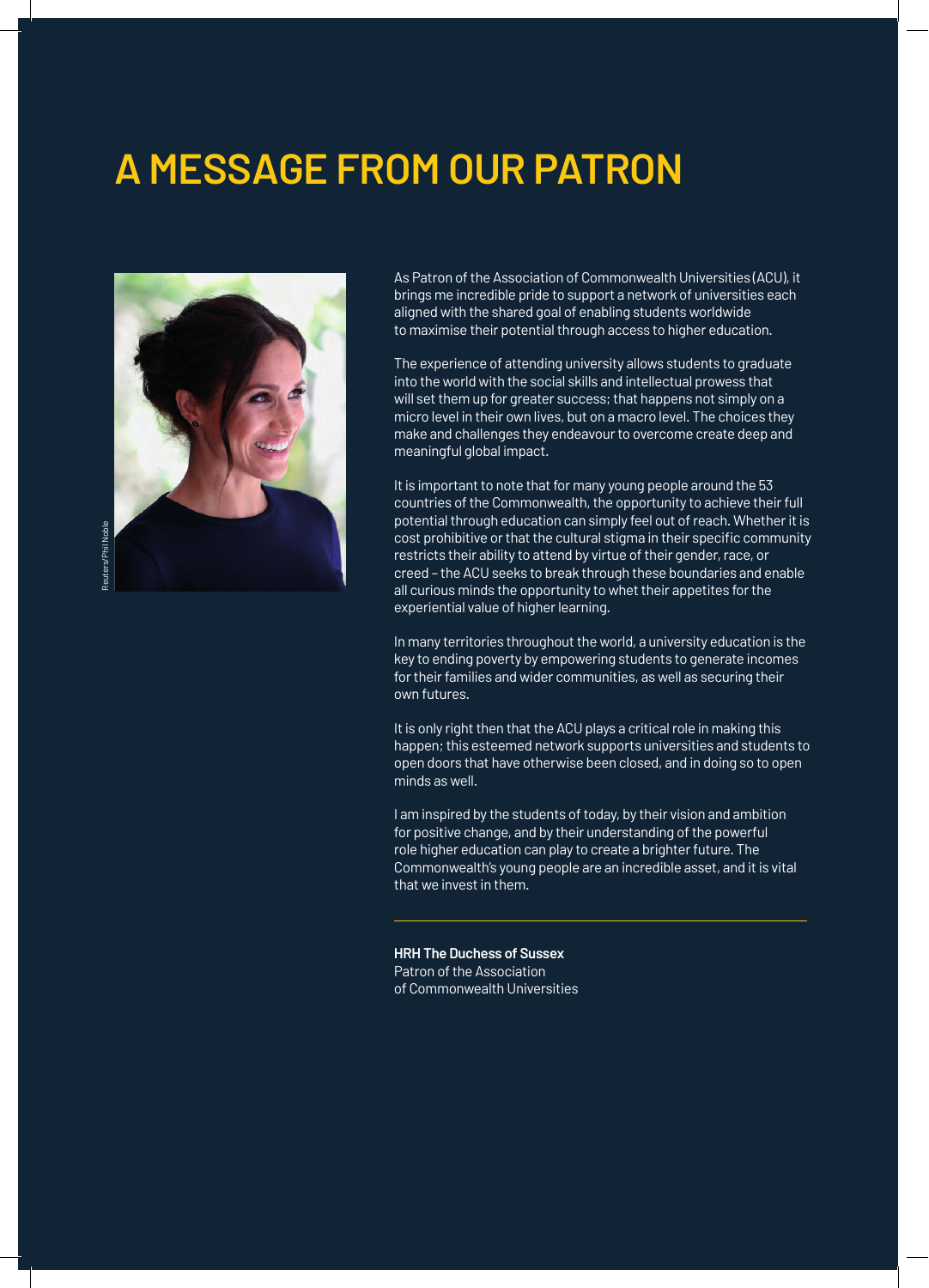# **FOREWORD**



Universities transform lives. They strengthen our democracies, bolster our economies, nurture curiosity and invention, and find solutions to the greatest challenges of our time. And with more than two thirds of the Commonwealth under the age of 30, they are a bedrock – a foundation stone – of a safer, fairer, and healthier future.

Yet there are profound obstacles to be overcome. A soaring youth population has placed unprecedented strains on universities. Stubborn inequities in access mean that many are still left behind. Meanwhile, entire generations find their young lives blighted by conflict, environmental disaster, and civil unrest.

These formidable issues demand collective action. And that's where the Association of Commonwealth Universities (ACU) comes in. Our far-reaching network offers a powerful mechanism for joint action in the common interest. We connect, we coordinate, and we convene, harnessing the vast wealth of perspectives, insights, and experience shared by those we represent. In doing so, we demonstrate one of our fundamental beliefs: that global challenges can only be solved through international collaboration.

Just as importantly, we are a collective voice for the value of higher education to society. By virtue of the breadth and number of universities we represent and our accredited status, this voice is amplified a hundred times over, with more power to influence national and international government agendas than any one institution alone.

With this in mind, we have named our strategy 'The road to 2030' a reference to the target date for the UN Sustainable Development Goals and higher education's intrinsic role in making them a reality. The pages that follow outline the path we will take – our mission, vision, values and strategic priorities, underpinned by a robust operational plan and key performance indicators that will be reviewed annually by our governing Council. It is a framework for our vision, showing the interconnected nature of all our activities and the common goals to which they lead. In this, it captures the essence of an organisation built on collaboration, cooperation, and the free and open exchange of ideas. As we adapt and evolve, we are proud that these principles continue to define us.

**Dr Joanna Newman MBE FRSA** Chief Executive and Secretary General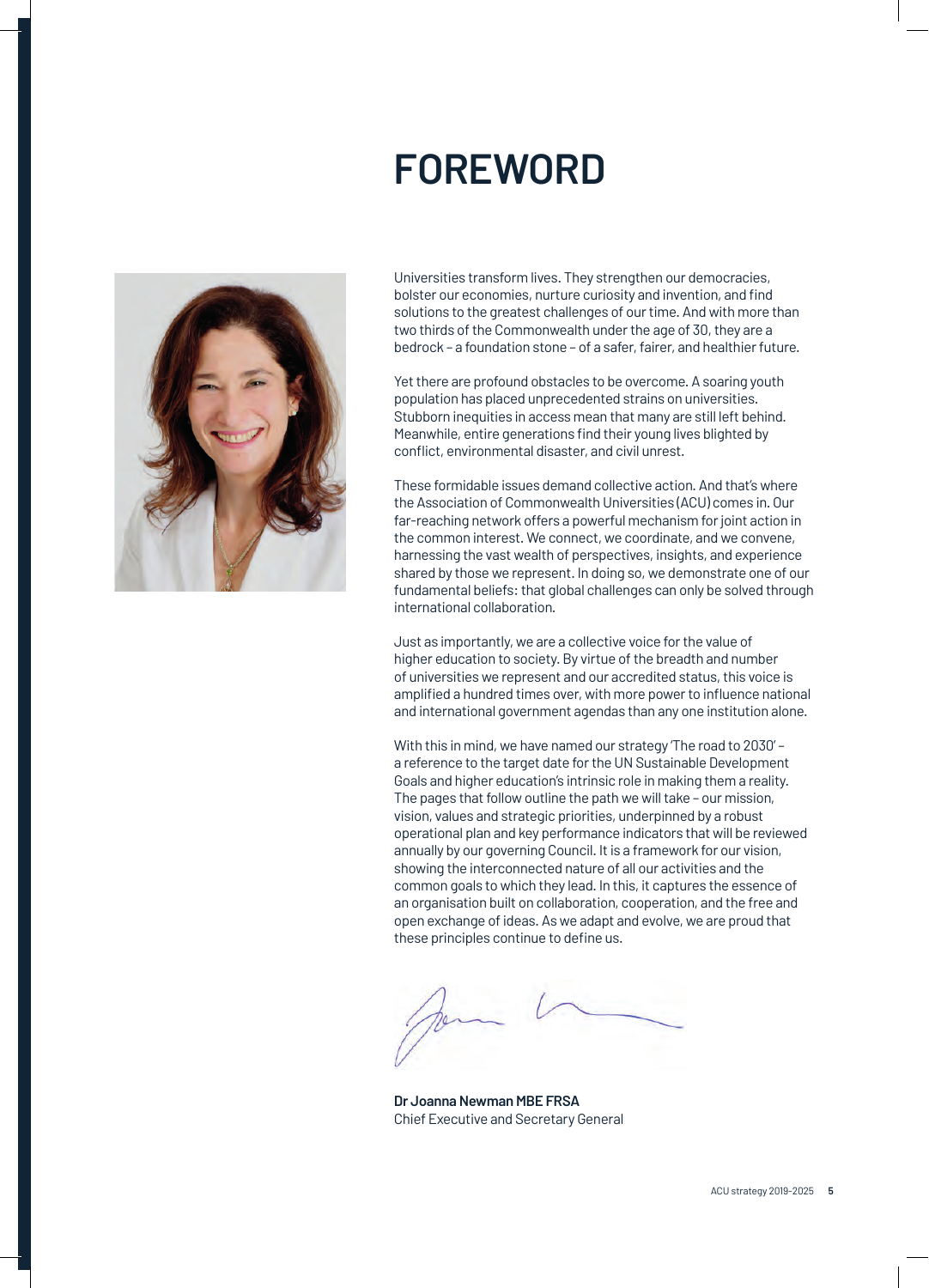# **OUR CONTEXT: WHY HIGHER EDUCATION MATTERS**

Higher education is integral to building healthier, happier, and wealthier societies. Universities equip people with the skills they need to take up or to create jobs, and drive innovation, progress, and prosperity through cutting-edge research.

The crucial role of higher education in economic and social development was acknowledged by its inclusion in the UN Sustainable Development Goals (SDGs) – the internationally-agreed set of targets that form the core of the 2030 Agenda for Sustainable Development. Universities train teachers and create pedagogical content for primary and secondary schools, and support lifelong learning – they are a critical part of the education ecosystem underpinning Goal 4 on quality education.

Universities are also living laboratories, developing solutions for local, national, and global challenges. Higher education underpins all development targets, from poverty reduction to employability, health to environmental sustainability. Meeting these targets depends upon skilled graduates and research evidence.

The past 20 years have seen a rapid and vast increase in the number of people studying at university. From 1995 to 2015, the world Gross Tertiary Enrolment Ratio (GTER) rose from 16% to 36%. Yet this growth is uneven. In 60 countries, over half of those of school leaving age are in tertiary education, and the Oceania region has the highest GTER at 79%. At the other end of the scale, the GTER in sub-Saharan Africa is 9%.

There is also a growing gap between supply and demand. Demand is being driven by urbanisation and, if participation continues to grow at the present rate, in another generation, half of all young people across the world will enter degree programmes. But the quality of the education they will receive is not guaranteed. Access to quality education continues to be dependent on geography and wealth. And while there are now more female than male undergraduates globally, gender parity at postgraduate level and in certain academic disciplines has yet to be achieved.

Increasing scientific endeavour continues to lead to new discoveries, and research is more internationalised than ever before. Universities operate on a local and global scale, connecting researchers and resources across national borders.

Higher education underpins all development targets, from poverty reduction to employability, health to environmental sustainability.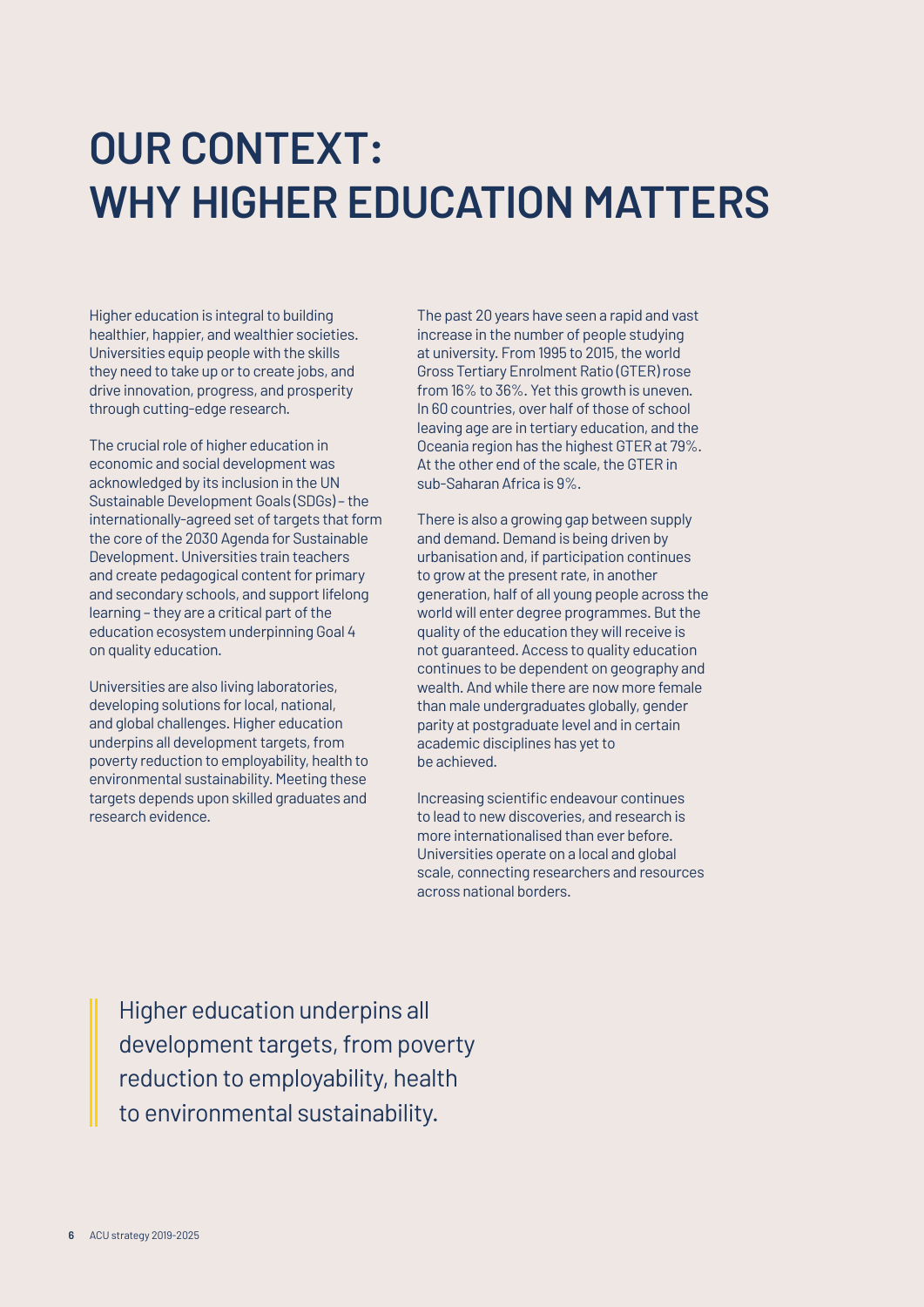### **Priorities for higher education in the Commonwealth**

Higher education's contribution to meeting the Sustainable Development Goals (SDGs)

Access and inclusion, including gender equity

International mobility and recognition of qualifications Employability and the fourth industrial revolution

Growing research capacity through partnerships

The role of universities in fostering respect and understanding

The Commonwealth is a uniquely diverse network of 53 countries – including some of the world's largest, smallest, richest, and poorest nations – united by shared values, heritage, and language.

Its combined population is 2.4 billion, of which more than 60% is aged 29 or under.

31 Commonwealth member countries are small states (usually with a population under 1.5 million), and 24 members are small island developing states.

One in three young people aged between 15 and 29 live in Commonwealth countries: about 640 million out of 1.8 billion.

#### **Sources:**

1. Commonwealth Secretariat, 'Fact Facts: The Commonwealth' (2018) 2. S. Marginson & M. van der Wende, 'Globalisation and Higher Education', OECD Education Working Paper No. 8 (2007) 3. S. Marginson, 'The new geo-politics of higher education', Centre for Global Higher Education Working Paper No. 34 (2018) 4. S. Marginson, 'World higher education under conditions of national/global disequilibria', Centre for Global Higher Education Working Paper No. 42 (2018) 5. UNESCO, Global Education Monitoring Report 2019 (2018)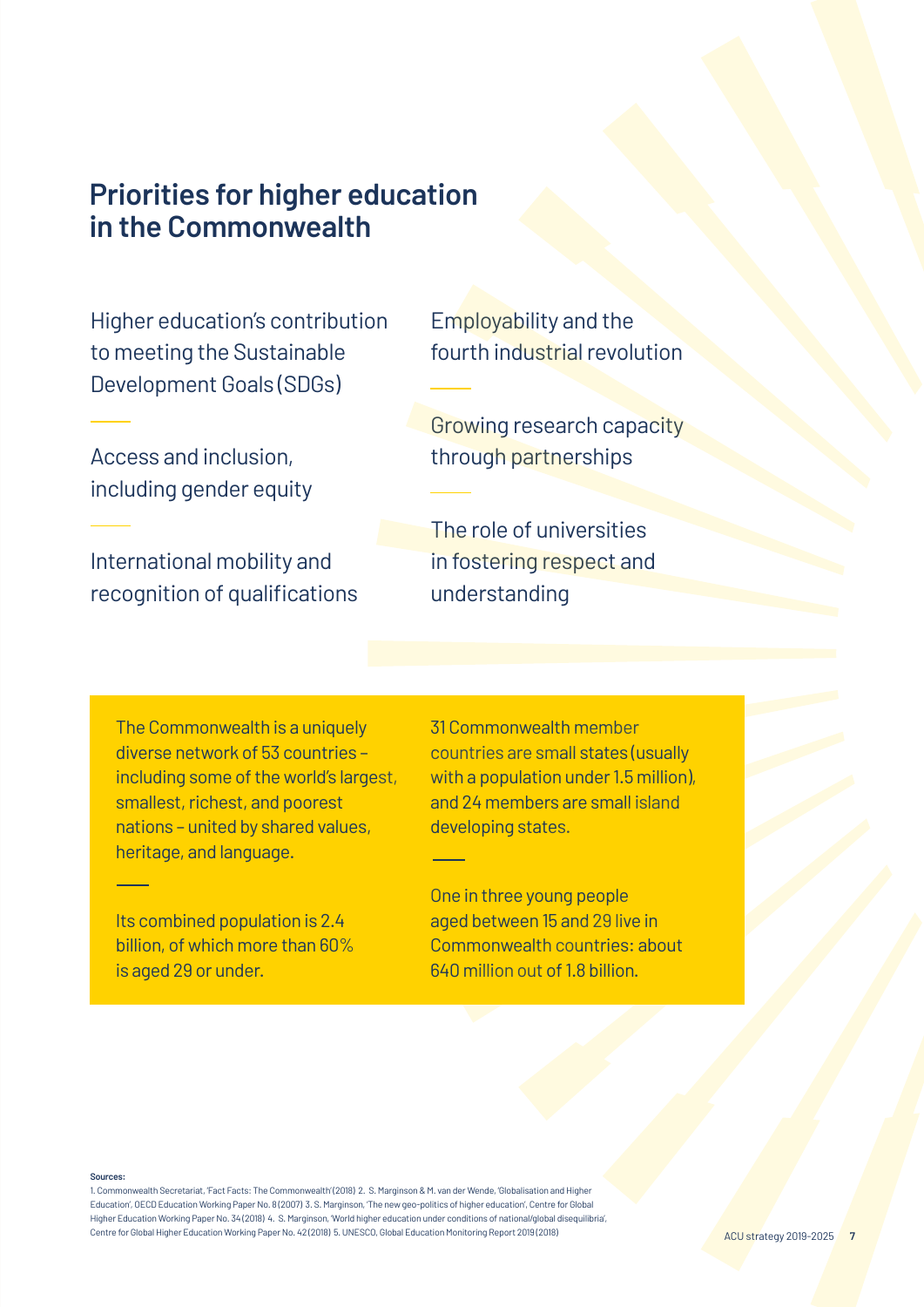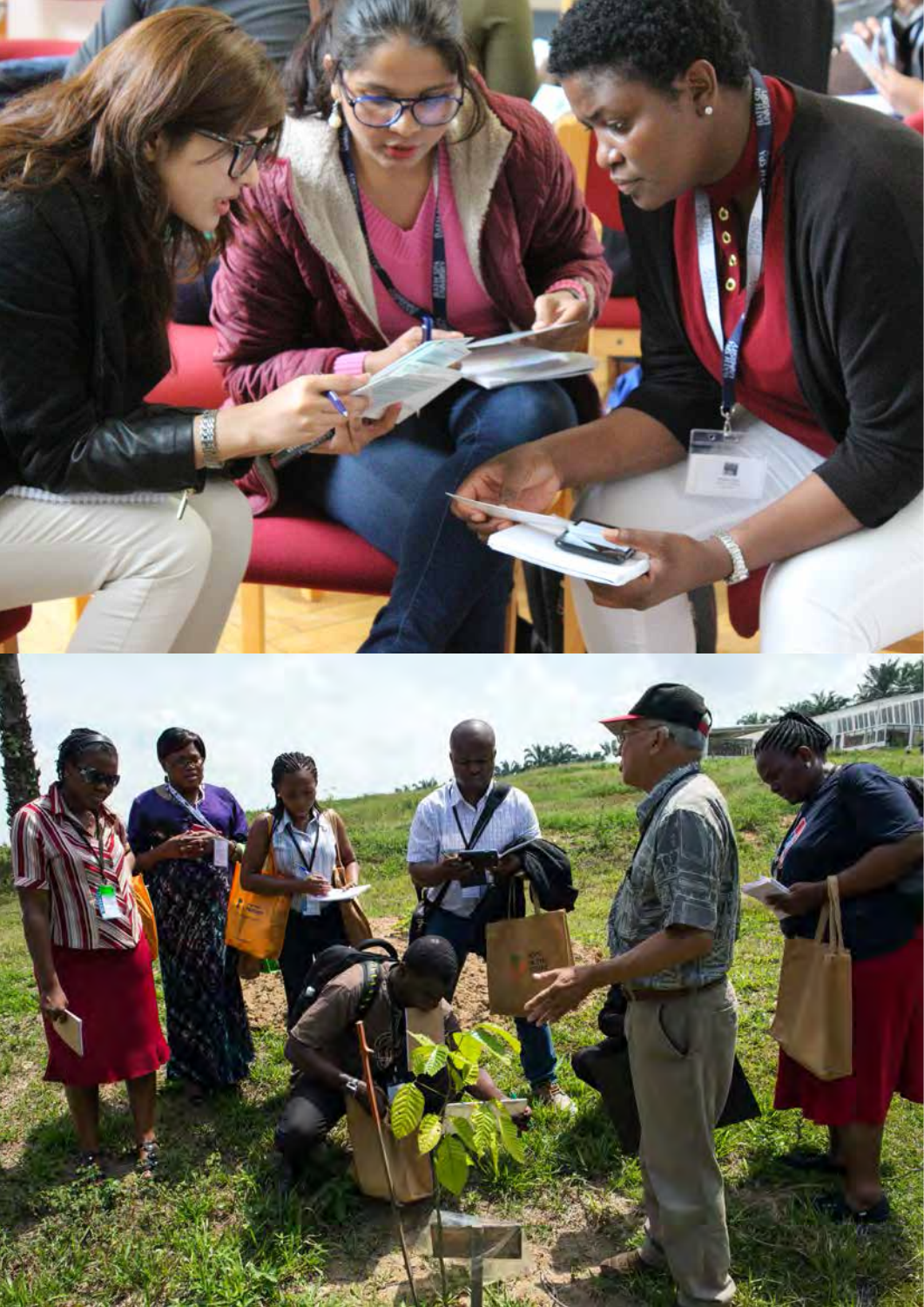# **THE ASSOCIATION OF COMMONWEALTH UNIVERSITIES**

The ACU is an international organisation dedicated to building a better world through higher education.

We believe that international collaboration is central to this ambition. By bringing universities together from around the world – and crucially the people who study and work within them - we help to advance knowledge, promote understanding, broaden minds, and improve lives.

We champion higher education as a cornerstone of stronger societies, supporting our members, partners, and stakeholders as they adapt to a changing world.

## **A catalyst for positive change**

The ACU expands educational opportunities for students and academics across the world by managing prestigious international scholarship schemes (including the UK government's three major scholarship programmes and the Queen Elizabeth Commonwealth Scholarships); and offering grants and fellowships to support student mobility and international research collaboration.

## **A platform for collaboration**

The ACU enables member universities to connect with and learn from each other by bringing them together to address key policy issues such as gender and equity, climate resilience, and peace and reconciliation; organising events and initiatives to share best practice and benchmark performance; and running programmes to support professional and institutional development.

# **A champion of higher education**

The ACU is an advocate for its members and for higher education, maintaining close working relationships with other Commonwealth and international organisations including the Commonwealth Secretariat, United Nations, national governments, British Council, and regional and national university associations

The world's first international university network, established in 1913

More than 500 member universities in 50 countries

66% of member universities are based in low and middle income countries

Accredited by the Commonwealth and the United Nations

Around GBP 650,000 awarded in grants and scholarships annually

3,500 students on an ACU-administered scholarship at any one time – nearly 90,000 alumni over the past 60 years

Governed by member universities through an elected Council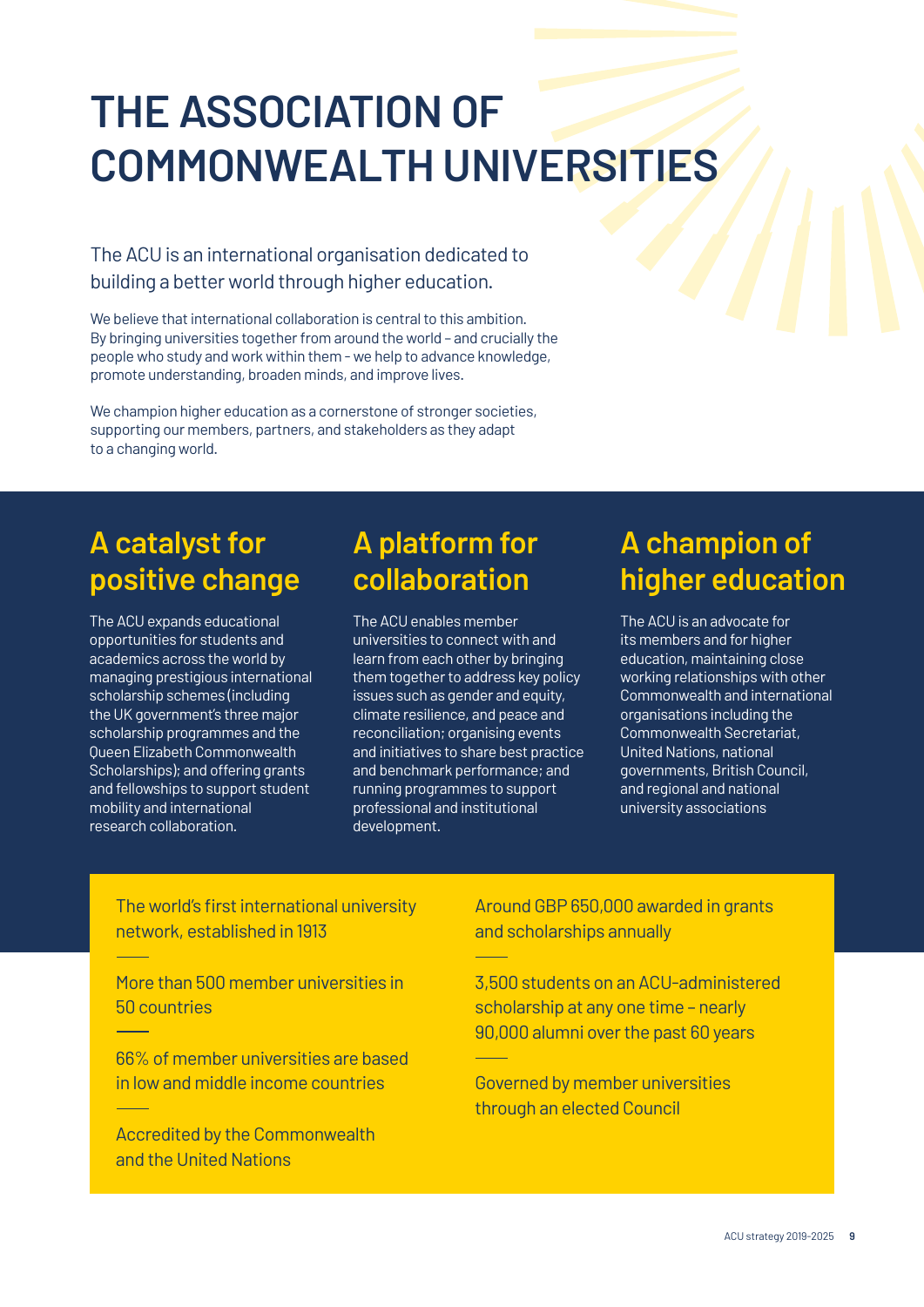

To build a better world through higher education.



A world in which higher education transcends borders, strengthens societies, fosters innovation, and lifts the lives of people throughout the Commonwealth and beyond.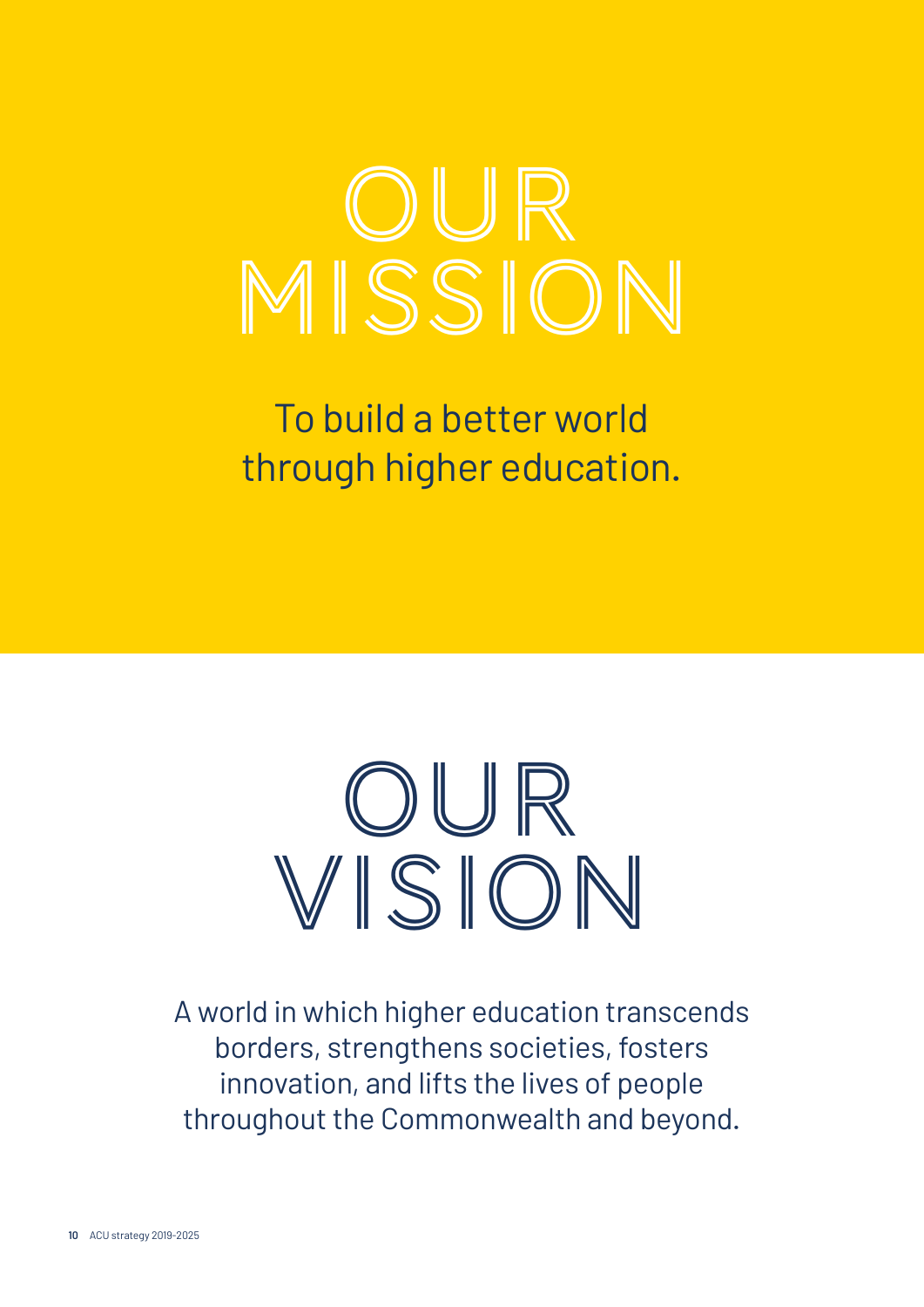

### **Quality**

## **Collaboration**

We strive to excel in all we do, and continuously reflect on our work to find new ways forward.

We believe that cooperation and sharing ideas makes us stronger.

### **Innovation**

We encourage people to think differently, be curious, and explore new ideas.

### **Respect**

We treat others in the way we would like to be treated – with fairness, integrity, and generosity.

## **Inclusion**

We value difference, and encourage and celebrate the diverse voices of our colleagues and partners.

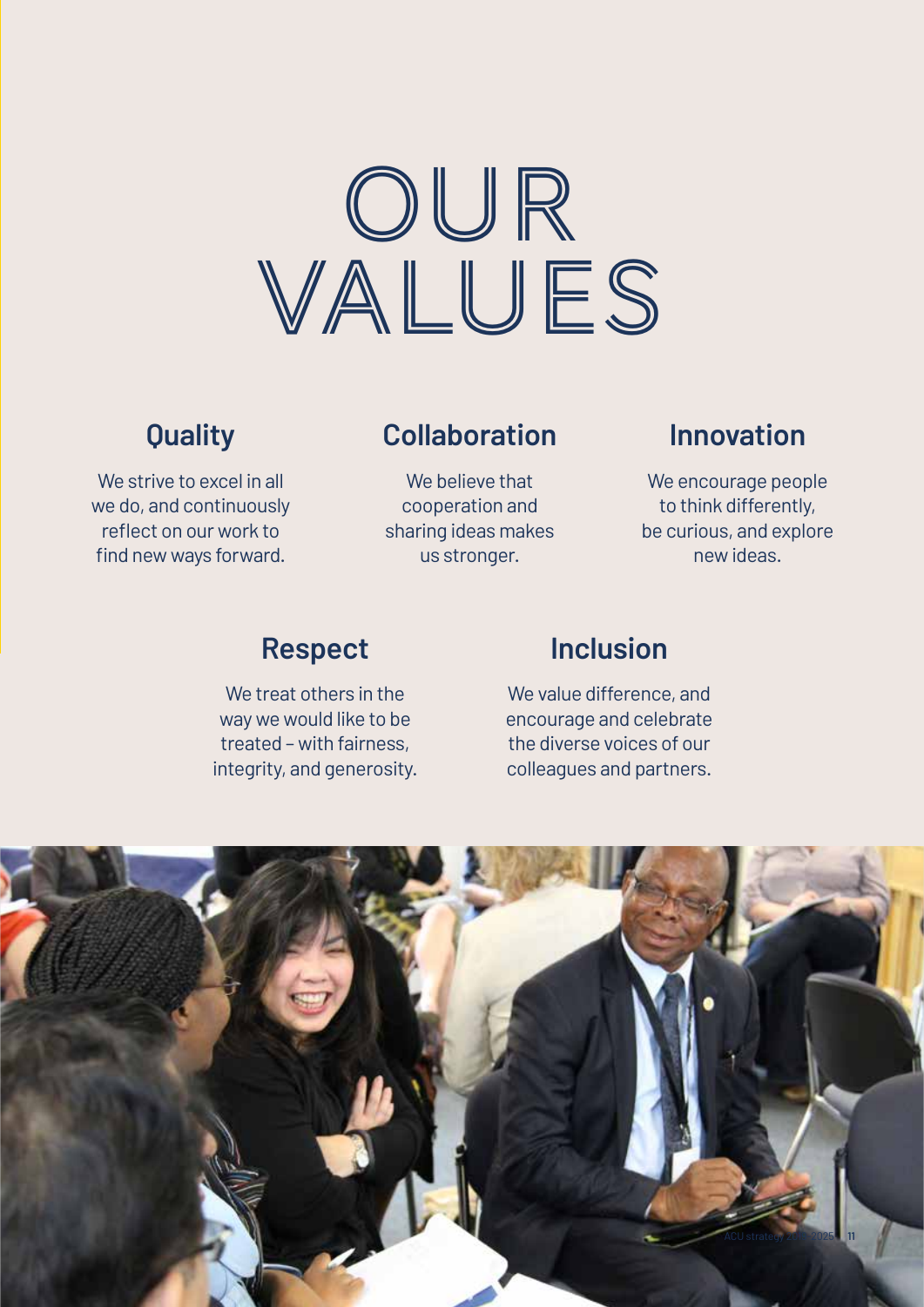# Our RATEGIC RIORITIES

# To champion the power of higher education to improve lives

#### **SHAPING POLICY**

#### **We will:**

- Promote, at the highest levels, the value of universities to society, and their role in sustainable development
- Present a powerful collective voice for universities, large and small, on a global stage
- Lead debate and dialogue around key issues in international higher education

#### **We will do this by:**

- Using our accredited status and strategic partnerships to influence policy agendas regularly at international, regional, and national levels, including Commonwealth ministerial meetings (such as the Commonwealth Heads of Government Meetings) and at the United Nations High-level Political Forum
- Providing thought leadership within the higher education sector and engaging with international, regional, and national platforms, including Going Global, Times Higher Education Summits, and UN forums
- Raising the profile of universities' contribution to sustainable development within the sector and with governments and donors, in order to influence higher education policy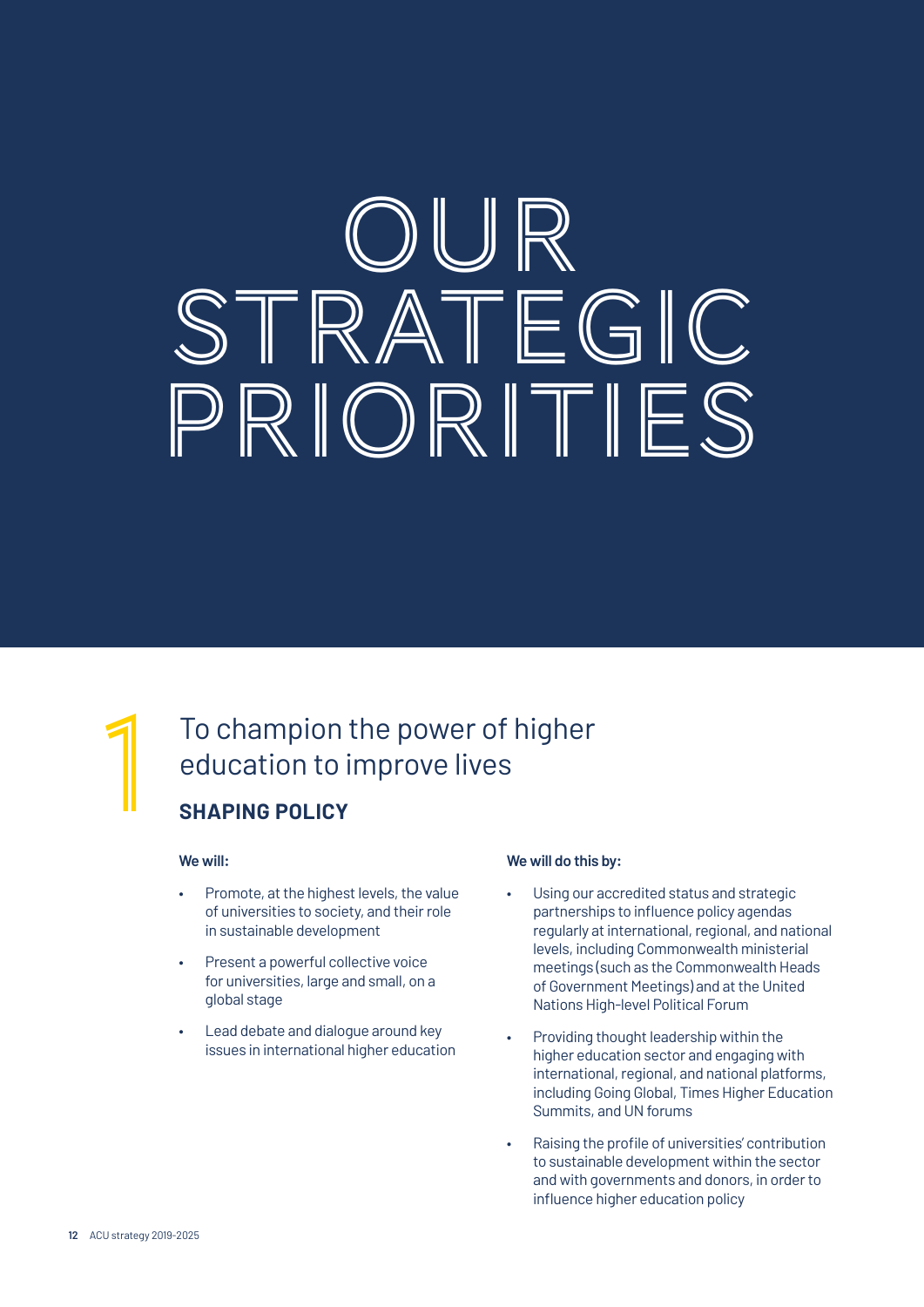

# To support the long-term vitality of universities

#### **STRENGTHENING CAPACITY**

#### **We will:**

- Support the development of the core human and institutional resources that underpin the university mission
- Improve equity, inclusion, and access, which are critical to the future of higher education
- Share learning from local and regional initiatives to deliver wider impact

#### **We will do this by:**

- Managing innovative projects and platforms that connect universities across borders to help meet demand, enable vital research, improve performance, and develop higher education systems
- Awarding grants to build institutional capacity
- Hosting organisations that promote innovation and best practice in teaching and learning



To engage and connect universities across borders, and promote collaboration among them

#### **CONVENING THE SECTOR**

#### **We will:**

- Strengthen and grow our international network of universities to extend our global reach
- Create forums through which institutional knowledge and resources can be shared and multiplied
- Deepen our engagement with member universities to identify areas of shared interest and remain responsive to their needs

#### **We will do this by:**

- Enhancing member engagement at institutional and regional levels
- Growing our policy networks to enable universities to share best practice, create new programmes and shared curricula, and influence policy agendas within and outside the sector
- Facilitating new global partnerships, especially north-south and south-south linkages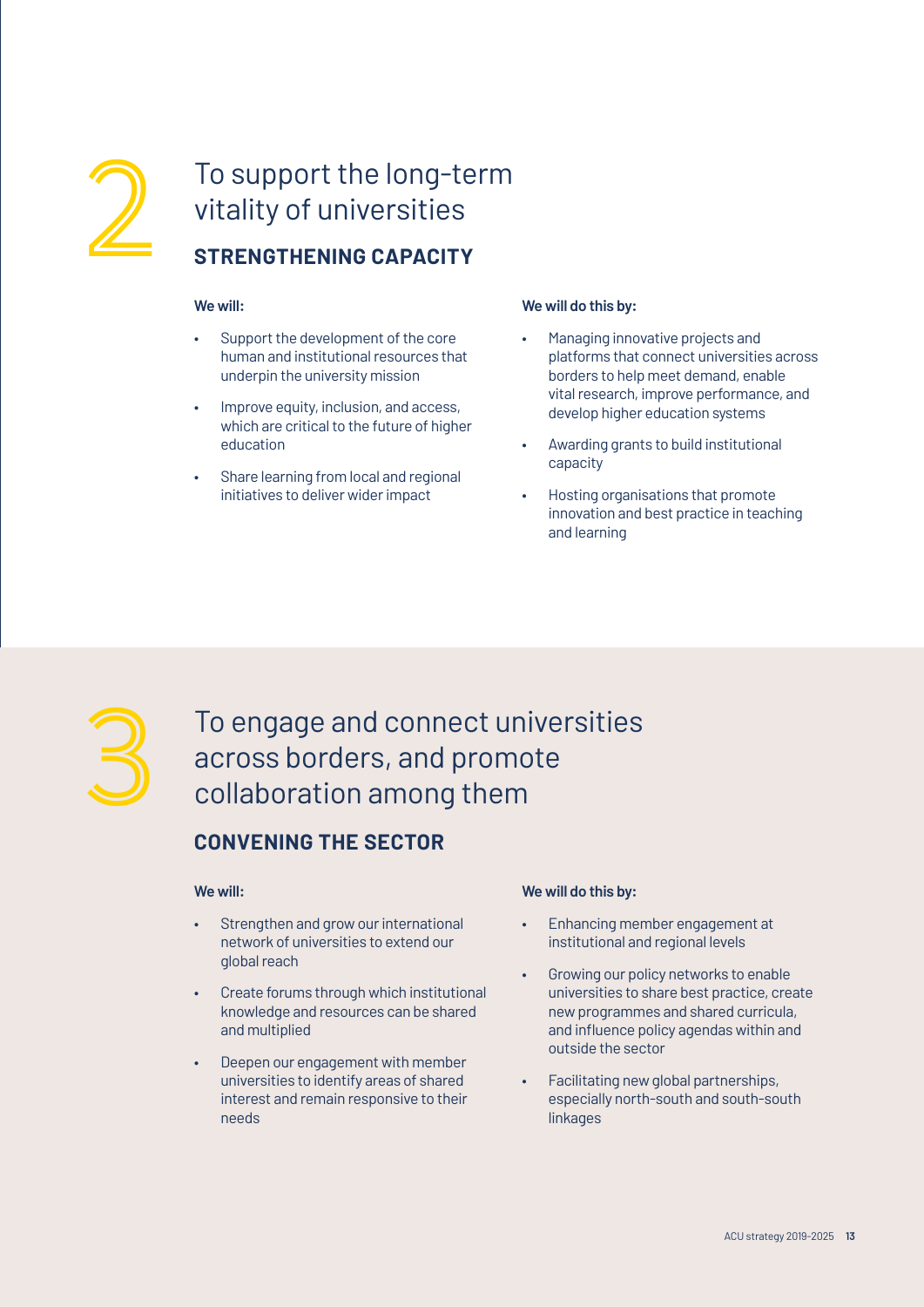

# To deliver educational opportunities that make a positive and lasting difference **SEEDING CHANGE**

#### **We will:**

- Run prestigious scholarship schemes that build enduring international connections, understanding, and engagement
- Seek to create and expand educational opportunities
- Demonstrate the impact of international educational experiences and initiatives

#### **We will do this by:**

- Managing the UK government's three major scholarship schemes: Chevening, Commonwealth, and Marshall Scholarships
- Growing the Queen Elizabeth Commonwealth Scholarships scheme to increase the number of scholarships available to study in developing countries, which directly addresses Sustainable Development Goal target 4b
- Funding grants and fellowships to support international mobility



# To uphold the ACU's reputation for<br>excellence and demonstrate its im<br>BEING A WORLD-CLASS ORGANISATION excellence and demonstrate its impact **BEING A WORLD-CLASS ORGANISATION**

#### **We will:**

- Create and sustain a high-performance culture by delivering efficient core services to support our people
- Tell our story in compelling new ways and show evidence of our impact
- Forge alliances with strategic partners to further our mission and achieve our objectives

#### **We will do this by:**

- Enhancing our standing as an employer of choice to attract, develop, and retain the best talent
- Building our brand to connect with new and existing audiences and inspire engagement with our mission
- Demonstrating our impact through annual reports on our performance, mapped against the operational plan that underpins our strategic priorities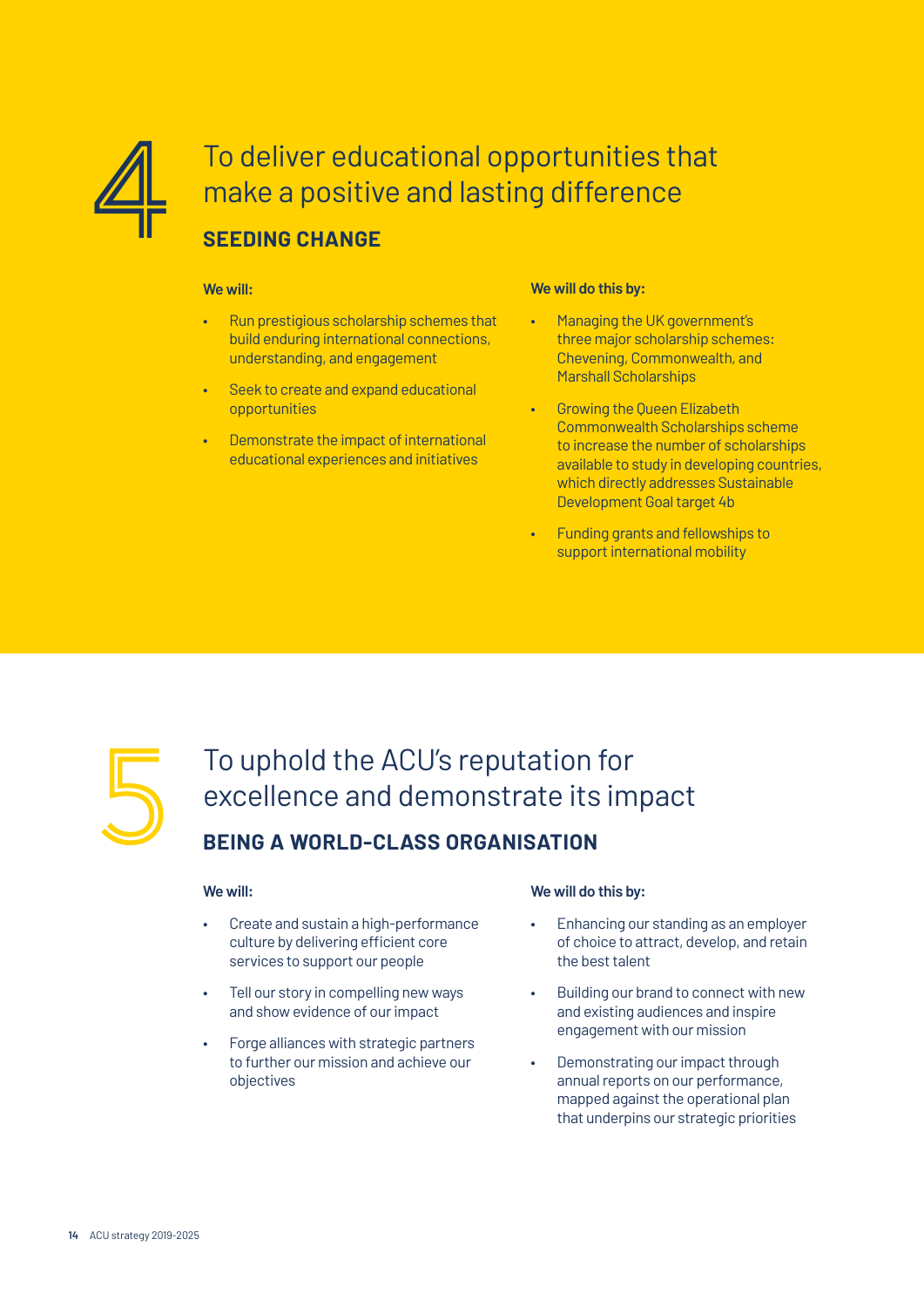Students at an ACU Summer School held at the University of Nottingham Malaysia Campus, on the theme 'Global food security: can we feed a growing world?'

**BALLEY** 

Students at an ACU Summer School held at Bath Spa University, UK, on the theme 'Creating greener narratives through the environmental arts and humanities'

Ò

Students at an ACU Summer School held at the University of Nottingham Malaysia Campus, on the theme 'Global food security: can we feed a growing world?'

University HR and PR professionals at a conference at the University of Glasgow, UK, on the theme 'Steering institutional strategy: the critical roles of HR and PR'